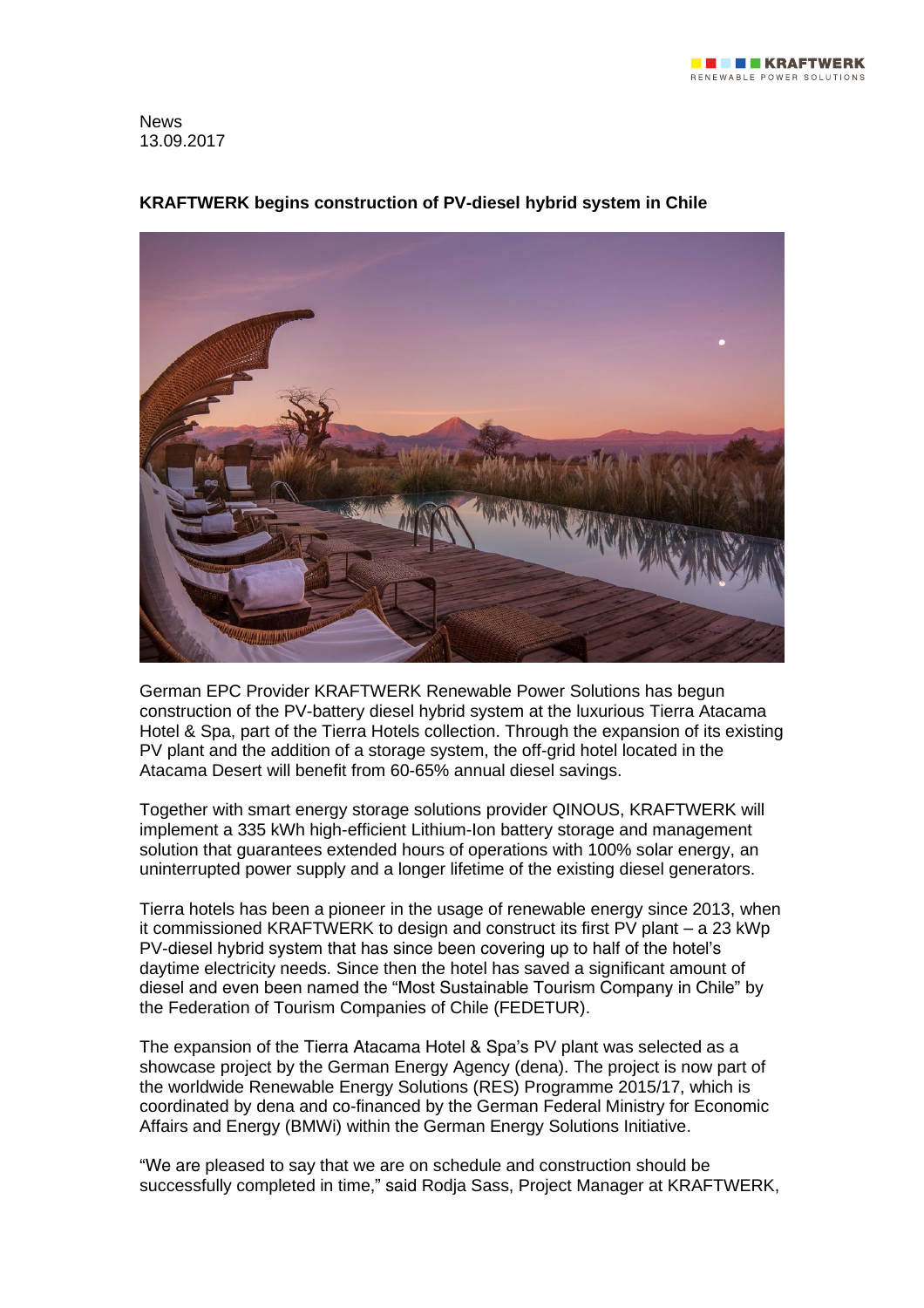"We are especially proud to contribute to the success and core values of Tierra Hotels. Their philosophy of protecting the environment is 100% in line with our corporate values."

Commissioning is scheduled for September and will be followed by an inauguration ceremony in October.

# **Technical Project Information**

Installation date: September 2017

Self-consumption Region: San Pedro de Atacama, Chile Solar system: 156 kWp PV plant Storage system: QINOUS ESS QCompact L180 kW/ 335 kWh Site controller: QINOUS Microgrid and Energy Management System





### **Kraftwerk Renewable Power Solutions**

Kraftwerk Renewable Power Solutions was founded in 2010 in Weingarten, Germany and has project offices in Frankfurt, Berlin, Santiago de Chile and Cairo. Kraftwerk develops and implements customized solar energy solutions for grid-connected and off-grid applications and has been serving the Latin American market since 2011. [www.kraftwerk-rps.com](http://www.kraftwerk-rps.com/home/)

### **Tierra Hotels**

A collection of adventure spa hotels in exceptional destinations, Tierra Hotels was founded by the Purcell family who has a long established reputation for offering fine hospitality at Ski Portillo, Chile. Tierra Atacama Hotel & Spa opened in 2008 to rave views and was named to the Condé Nast Traveler "Hot List" along with other international accolades. Most recently, Tierra Atacama was named one of the 100 best hotels in the world by Travel and Leisure. [www.tierrahotels.com](http://www.tierrahotels.com/)

### **Qinous**

QINOUS develops and manufactures fully integrated plug & play battery storage systems (QINOUS ESS) with integrated Microgrid and Energy Management System (MEMS). The QINOUS ESS applies to commercial and industrial customers in off-grid and on-grid applications up to the megawatt range. The QINOUS product platform provides high flexibility at competitive pricing through its standardized and modular design. In addition, the QINOUS ESS includes numerous interfaces to integrate conventional and renewable generation systems. [www.qinous.de](http://www.qinous.de/en/)

## **Deutsche Energie-Agentur (dena)**

The Deutsche Energie-Agentur (dena) – the German Energy Agency – is Germany's centre of expertise for energy efficiency, renewable energy sources and intelligent energy systems. As "Agency for Applied Energy Transition", it contributes to attaining the goals of energy and climate politics by developing solutions and putting them into practice, both nationally and internationally. In order to do this, it brings together partners from all areas of politics and